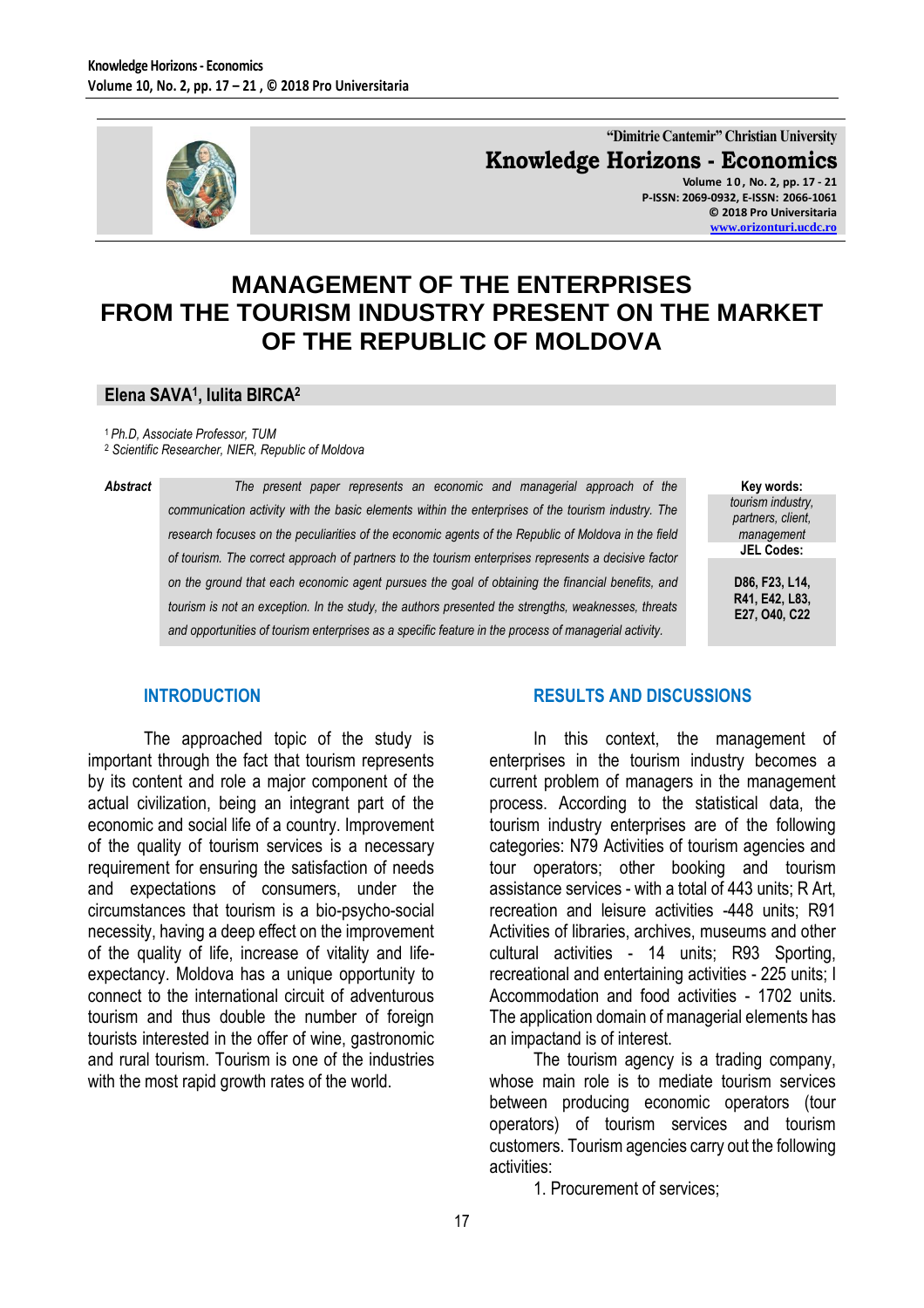2. Organizing tourism engagements;

3. Marketing of tourism products;

- 4. Informing tourists;
- 5. Promotion and advertising.

The World Tourism Organization, in order to delimit the main managerial functions, as well as the field of specialization, structures the tourism agencies in:

a) tourism agencies producing touring arrangements (tour operators);

(b) tourism agencies, retailers, who market tour operators' travel products or some separate services, usually complementary services;

c) mixed-activity tourism agencies.

According to Government Decisions from the Republic of Moldova, economic agents in the tourism filed can be found in two main categories:

a) tour operator tourism agency, having as object the organization and sale of packages of tourism services or their components on their own, directly or through intermediaries;

b) a retailer tourism agency that sells or offers for sale on the account of a tour operator a package of services or components contracted with them.

In cooperation with its partners, the agency requires them to offer the following things, so that the business will be always at the highest level:

- Integrity tends to meet the highest ethical standards, while services and programs are offered at the highest levels of quality
- Innovation innovation is the key to improving the management of tourism services and supporting customer satisfaction
- Respect people are the pillars of the success of the business.
- Customer orientation engagement to meet customers' demands
- Teamwork being a successful company involves teamwork, sometimes crossing organizational or geographical boundaries to meet changing customer needs
- Performance opting for continued performance improvement by carefully assessing the results and ensuring that integrity and respect for people are not compromised in any way

Suppliers of travel agencies are individual suppliers (hotels, restaurants, transporters, attractions). Suppliers are the business partners of the enterprise. Agencies are the ones who have to select those suppliers that match their interests and needs (and not vice versa). Appropriate selection of suppliers is welcome, which, in some cases, requires licenses, agreements and guarantees to conclude contracts on their behalf.

Due to the fact that the Moldovan tourism market is not strictly categorized, and especially because the tourism agencies operate with all categories of clients, it is evident that all tourism agencies in the country are competitors. Any activity of the firm must be planned and carried out taking into account the consumer. Ensuring a complete business success implies that the entrepreneur looks at the company and its products through the consumer's eye, acts as a representative of its clients, endeavours their desires and satisfies them.All these are necessary because the consumer represents the main component of any entrepreneur within the market, because the market can not be defined independently by those who give it life. In the process of purchasing a tourism product, the factors that influence consumer behaviour are [3, p.55]:

- social environment, which includes the individual's culture, the reference groups and the social class;
- personal characteristics;
- individual circumstances (age, income, education, family life style)

The process of purchasing a tourism product involves the following stages: perceiving the need; collecting information and identifying alternatives; assessing alternatives and establishing the results of the evaluation. All these things are known by the manager who, knowing the situation, creates the products most awaited by consumers and satisfies their most unusual needs. All these factors are also determined from the consumer's point of view, which is influenced by some factors, from these categories being formed tourism packages that would satisfy the consumer's wishes.

The client is the ultimate goal of the activity, so not only the manager of the agency is interested in understanding and satisfying its wishes, but the entire staff works and selects the date so that they can create the product most awaited by the client.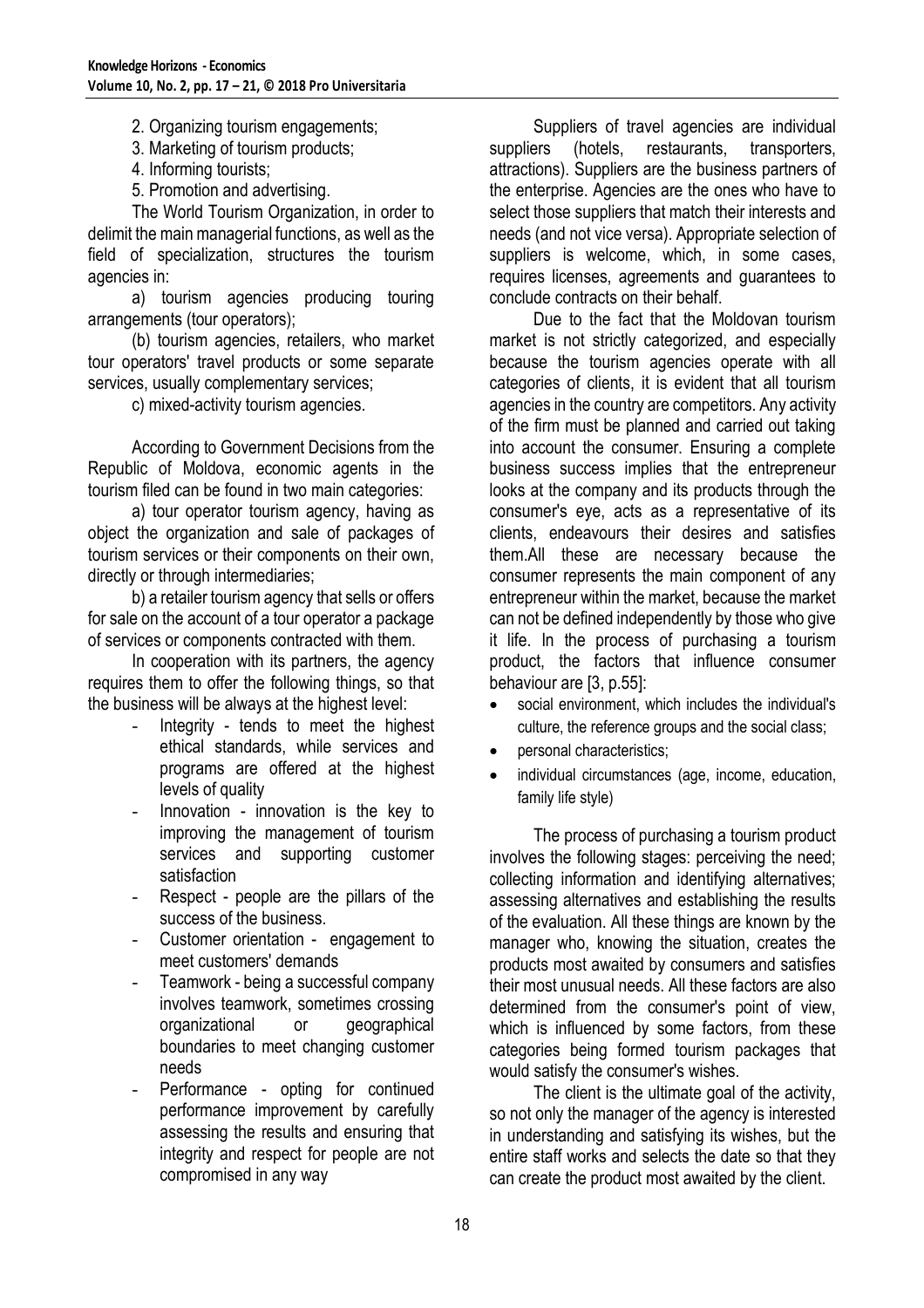Of course, customers are different, so the agency does not try to create a unique universal product that would satisfy everyone, as a result of understanding the customers. Consumers are the most important factor in the existence and activity of the entire enterprise. The management of the tourism enterprise pays special attention to maintaining the clients, as well as attracting potential clients, by promoting tourism packages

both in the season and in the off season.Tourism agencies enjoy a wide variety of customers, those financially fit and psychologically-minded to travel for any reason and who comply with the prices on the tourism market at any given time. For an easier customer approach, it is often used to segment it on certain customer categories: new clients and loyal customers (Figure 1).



#### **Figure 1. Methods of managing customers in tourism enterprises** *Source: Developed by authors.*

The tourism agency is an organization that always interacts directly with customers and is constantly searching for consumers, which it tends to make loyal, because it leads to an increase in the number of potential customers.

Agents from the tourism industry aim to attract a large number of foreign tourists to the Republic of Moldova, so they promote the natural and anthropic objectives in the country. Apart from the fact that they are forced by legislation to bring a certain number of tourists in a year in the country, tourism agencies from the Republic of Moldova tend to attract more foreign tourists in the country,as they are aware that in this way more money with smaller efforts can be earned, and, besides these agencies, the other economic agents in the country are also developing, thus increasing the standard of living.In

this context, a chain of advantages is created, because if the level of living grows, the needs also increase, especially the need for relaxation, hence the tourist agencies having to win.

In order to ensure an efficient management, it is necessary to know the current situation of the enterprise, but also the development perspectives. One of the most used methods in analyzing the existing situation is the SWOT analysis. We propose the SWOT analysis of enterprises in the tourism industry. Specialists have highlighted several trends for the tourism companies. In such a way, we use the SWOT analysis in order to understand the external factors (opportunities and risks) and internal (strengths and weaknesses) that influence the system of tourism agencies.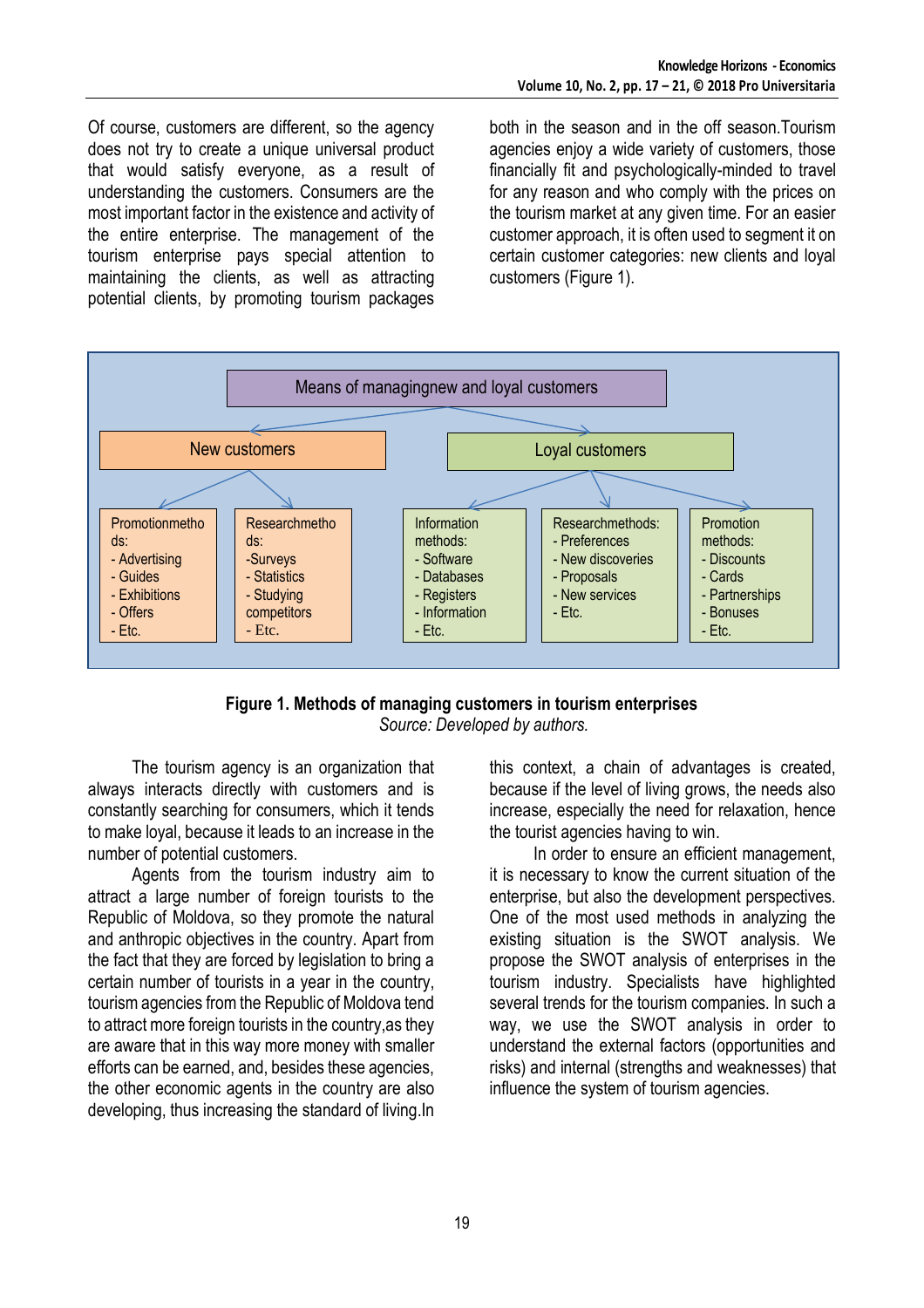| <b>STRENGTHS</b>                                                                                                                                                                                                                                                                                                                                                                                                                                                                                                                                                                                                                                                                                                                                                                                                                                                                                              | <b>WEAKNESSES</b>                                                                                                                                                                                                                                                                                                                                                                                                                                                                                                                                                                                                                                                                                                                                               |
|---------------------------------------------------------------------------------------------------------------------------------------------------------------------------------------------------------------------------------------------------------------------------------------------------------------------------------------------------------------------------------------------------------------------------------------------------------------------------------------------------------------------------------------------------------------------------------------------------------------------------------------------------------------------------------------------------------------------------------------------------------------------------------------------------------------------------------------------------------------------------------------------------------------|-----------------------------------------------------------------------------------------------------------------------------------------------------------------------------------------------------------------------------------------------------------------------------------------------------------------------------------------------------------------------------------------------------------------------------------------------------------------------------------------------------------------------------------------------------------------------------------------------------------------------------------------------------------------------------------------------------------------------------------------------------------------|
| Location (centre of the city).<br>٠<br>Developed infrastructure.<br>٠<br>A long time of activity in the field of tourism<br>٠<br>business.<br>Concern about the security of the client's life and<br>٠<br>property.<br>Broad list of offered services.<br>٠<br>Favourable image on tourism markets.<br>٠<br>The presence of contract forms for corporate<br>$\bullet$<br>clients.<br>Flexible pricing policy.<br>٠<br>Attracting tourists for weekend<br>(discount<br>$\bullet$<br>packages).<br>Coordinated work with all services.<br>٠<br>The presence of own web page.<br>٠<br>Using the latest and most contemporary<br>$\bullet$<br>management systems.<br>The ability to track the income of individual and<br>٠<br>group tourists.<br>The ability to segment customers by interests.<br>٠<br>Carrying out constantly marketing research.<br>٠<br>Permanent increase in staff qualification level<br>٠ | Insufficient information about the strategic<br>$\bullet$<br>direction for the development of the tourism<br>agency.<br>Presence of the busy seasons of the year.<br>$\bullet$<br>The burdensome form of the typical tourism<br>٠<br>contract (opinions of the demanding clients).<br>The decision-making system is centralized,<br>$\bullet$<br>which makes it difficult to perform productive<br>tasks at the same time.<br>Lack of full power of service managers,<br>$\bullet$<br>requiring<br>an<br>advanced<br>degree<br>οf<br>responsiveness.<br>Empowering the marketing direction as a basic<br>structural division that develops strategy and<br>tactics is limited.<br>Lack of e-marketing plan and permanent post -<br>Internet-marketing.          |
| <b>OPPORTUNITIES</b>                                                                                                                                                                                                                                                                                                                                                                                                                                                                                                                                                                                                                                                                                                                                                                                                                                                                                          | <b>THREATS</b>                                                                                                                                                                                                                                                                                                                                                                                                                                                                                                                                                                                                                                                                                                                                                  |
| The Internet will not become a substitute for<br>٠<br>tourism agencies, but rather a tool used by all<br>travel agent vendors to meet customer<br>requirements if the agency gradually adapts to<br>new technologies.<br>The European integration process created a<br>borderless region in which the free movement of<br>goods, persons and services is ensured.<br>The Government of the Republic of Moldova can<br>support certain forms of tourism through<br>development aid or can restrict them through high<br>entry quotas.<br>Foreign exchange fluctuations can make certain<br>destinations more convenient or less convenient<br>as a price.<br>The emergence of multinational corporations<br>٠<br>offering tourism services in different countries.<br>Advantages as a result of meeting the quality<br>٠<br>standards of tourism products and services.                                        | Decrease in prices and respectively,<br>in<br>$\bullet$<br>commissions leading to a drop in revenues.<br>Economic stagnation or the economic crisis<br>$\bullet$<br>around the world is a constraint of tourism<br>demand<br>Adopting more and more customs restrictions,<br>$\bullet$<br>both between neighbouring states and between<br>EU Member States and the rest of the world.<br>Fluctuations of the national currency, which lead<br>$\bullet$<br>to the destabilization of the national economic<br>situation.<br>High level of corruption and bureaucratic<br>impediments.<br>The Internet is currently an important distribution<br>channel for tourism products, driven in real-time<br>by computer - a real "substitute" for tourism<br>agencies. |

### **Table 1. SWOT analysis of enterprises in the tourism industry of RM**

#### *Source: Developed by authors*

By tourism agency we understand a business enterprise with the following objectives:

a. providing all services related to transports, hotels or tourism activities of any kind;

b. organization of individual or collective travel, at a flat rate, with a program either

established by the agency or at the discretion of the client;

c. getting profit.

In order to activate according to the rules in force imposed by the Government of the Republic of Moldova and the Tourism Agency, the economic